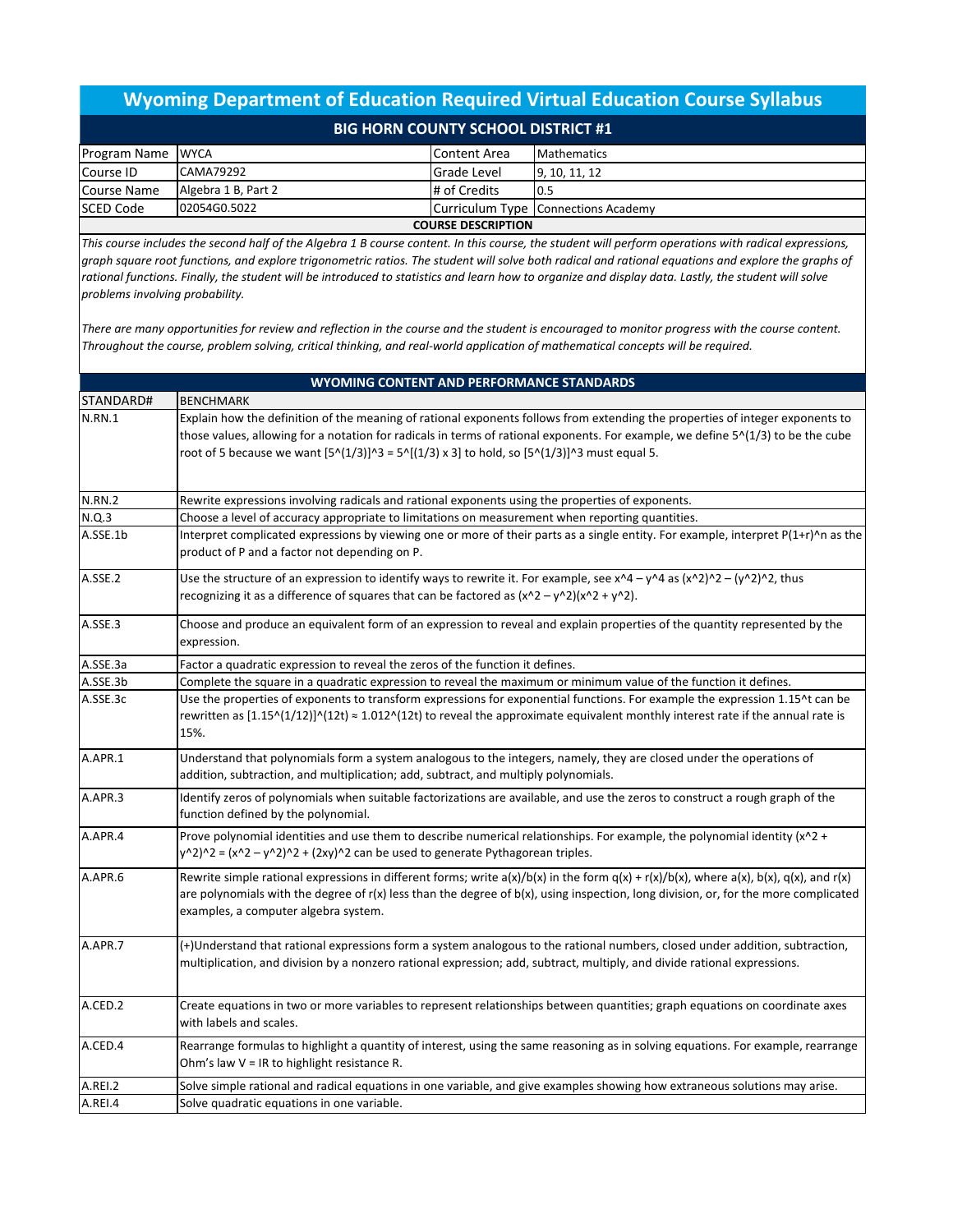| A.REI.4a | Use the method of completing the square to transform any quadratic equation in x into an equation of the form $(x - p)^2$ = q<br>that has the same solutions. Derive the quadratic formula from this form.                                                                                                                                                                                                     |  |  |  |  |
|----------|----------------------------------------------------------------------------------------------------------------------------------------------------------------------------------------------------------------------------------------------------------------------------------------------------------------------------------------------------------------------------------------------------------------|--|--|--|--|
| A.REI.4b | Solve quadratic equations by inspection (e.g., for $x^2 = 49$ ), taking square roots, completing the square, the quadratic formula<br>and factoring, as appropriate to the initial form of the equation. Recognize when the quadratic formula gives complex solutions<br>and write them as $a \pm bi$ for real numbers a and b.                                                                                |  |  |  |  |
| A.REI.7  | Solve a simple system consisting of a linear equation and a quadratic equation in two variables algebraically and graphically. For<br>example, find the points of intersection between the line $y = -3x$ and the circle $x^2 + y^2 = 3$ .                                                                                                                                                                     |  |  |  |  |
| F.IF.7   | Graph functions expressed symbolically and show key features of the graph, by hand in simple cases and using technology for<br>more complicated cases.                                                                                                                                                                                                                                                         |  |  |  |  |
| F.IF.7a  | Graph linear and quadratic functions and show intercepts, maxima, and minima.                                                                                                                                                                                                                                                                                                                                  |  |  |  |  |
| F.IF.7b  | Graph square root, cube root, and piecewise-defined functions, including step functions and absolute value functions.                                                                                                                                                                                                                                                                                          |  |  |  |  |
| F.IF.7c  | Graph polynomial functions, identifying zeros when suitable factorizations are available, and showing end behavior.                                                                                                                                                                                                                                                                                            |  |  |  |  |
| F.IF.7e  | Graph exponential and logarithmic functions, showing intercepts and end behavior, and trigonometric functions, showing<br>period, midline, and amplitude.                                                                                                                                                                                                                                                      |  |  |  |  |
| F.IF.8   | Write a function defined by an expression in different but equivalent forms to reveal and explain different properties of the<br>function.                                                                                                                                                                                                                                                                     |  |  |  |  |
| F.IF.8a  | Use the process of factoring and completing the square in a quadratic function to show zeros, extreme values, and symmetry of<br>the graph, and interpret these in terms of a context.                                                                                                                                                                                                                         |  |  |  |  |
| F.IF.8b  | Use the properties of exponents to interpret expressions for exponential functions. For example, identify percent rate of change<br>in functions such as $y = (1.02)^{n}t$ , $y = (0.97)^{n}t$ , $y = (1.01)^{n}(12t)$ , $y = (1.2)^{n}(t/10)$ , and classify them as representing exponential<br>growth and decay.                                                                                            |  |  |  |  |
| F.IF.9   | Compare properties of two functions each represented in a different way (algebraically, graphically, numerically in tables, or by<br>verbal descriptions). For example, given a graph of one quadratic function and an algebraic expression for another, say which<br>has the larger maximum.                                                                                                                  |  |  |  |  |
| F.BF.3   | Identify the effect on the graph of replacing $f(x)$ by $f(x) + k$ , k $f(x)$ , $f(kx)$ , and $f(x + k)$ for specific values of k (both positive and<br>negative); find the value of k given the graphs. Experiment with cases and illustrate an explanation of the effects on the graph<br>using technology. Include recognizing even and odd functions from their graphs and algebraic expressions for them. |  |  |  |  |
| F.BF.4a  | Solve an equation of the form $f(x) = c$ for a simple function $f$ that has an inverse and write an expression for the inverse. For<br>example, $f(x) = 2(x^2 - 3)$ or $f(x) = (x+1)/(x-1)$ for $x \ne 1$ (x not equal to 1).                                                                                                                                                                                  |  |  |  |  |
| F.BF.4c  | (+)Read values of an inverse function from a graph or a table, given that the function has an inverse.                                                                                                                                                                                                                                                                                                         |  |  |  |  |
| F.LE.1   | Distinguish between situations that can be modeled with linear functions and with exponential functions.                                                                                                                                                                                                                                                                                                       |  |  |  |  |
| F.LE.1a  | Prove that linear functions grow by equal differences over equal intervals and that exponential functions grow by equal factors<br>over equal intervals.                                                                                                                                                                                                                                                       |  |  |  |  |
| F.LE.1b  | Recognize situations in which one quantity changes at a constant rate per unit interval relative to another.                                                                                                                                                                                                                                                                                                   |  |  |  |  |
| F.LE.1c  | Recognize situations in which a quantity grows or decays by a constant percent rate per unit interval relative to another.                                                                                                                                                                                                                                                                                     |  |  |  |  |
| F.LE.2   | Construct linear and exponential functions, including arithmetic and geometric sequences, given a graph, a description of a<br>relationship, or two input-output pairs (include reading these from a table).                                                                                                                                                                                                   |  |  |  |  |
| F.LE.3   | Observe using graphs and tables that a quantity increasing exponentially eventually exceeds a quantity increasing linearly,<br>quadratically, or (more generally) as a polynomial function.                                                                                                                                                                                                                    |  |  |  |  |
| F.LE.5   | Interpret the parameters in a linear or exponential function in terms of a context.                                                                                                                                                                                                                                                                                                                            |  |  |  |  |
| S.ID.1   | Represent data with plots on the real number line (dot plots, histograms, and box plots).                                                                                                                                                                                                                                                                                                                      |  |  |  |  |
| S.ID.2   | Use statistics appropriate to the shape of the data distribution to compare center (median, mean) and spread (interquartile<br>range, standard deviation) of two or more different data sets.                                                                                                                                                                                                                  |  |  |  |  |
| S.ID.3   | Interpret differences in shape, center, and spread in the context of the data sets, accounting for possible effects of extreme data<br>points (outliers).                                                                                                                                                                                                                                                      |  |  |  |  |
| S.ID.5   | Summarize categorical data for two categories in two-way frequency tables. Interpret relative frequencies in the context of the<br>data (including joint, marginal, and conditional relative frequencies). Recognize possible associations and trends in the data.                                                                                                                                             |  |  |  |  |
| S.IC.1   | Understand statistics as a process for making inferences about population parameters based on a random sample from that<br>population.                                                                                                                                                                                                                                                                         |  |  |  |  |